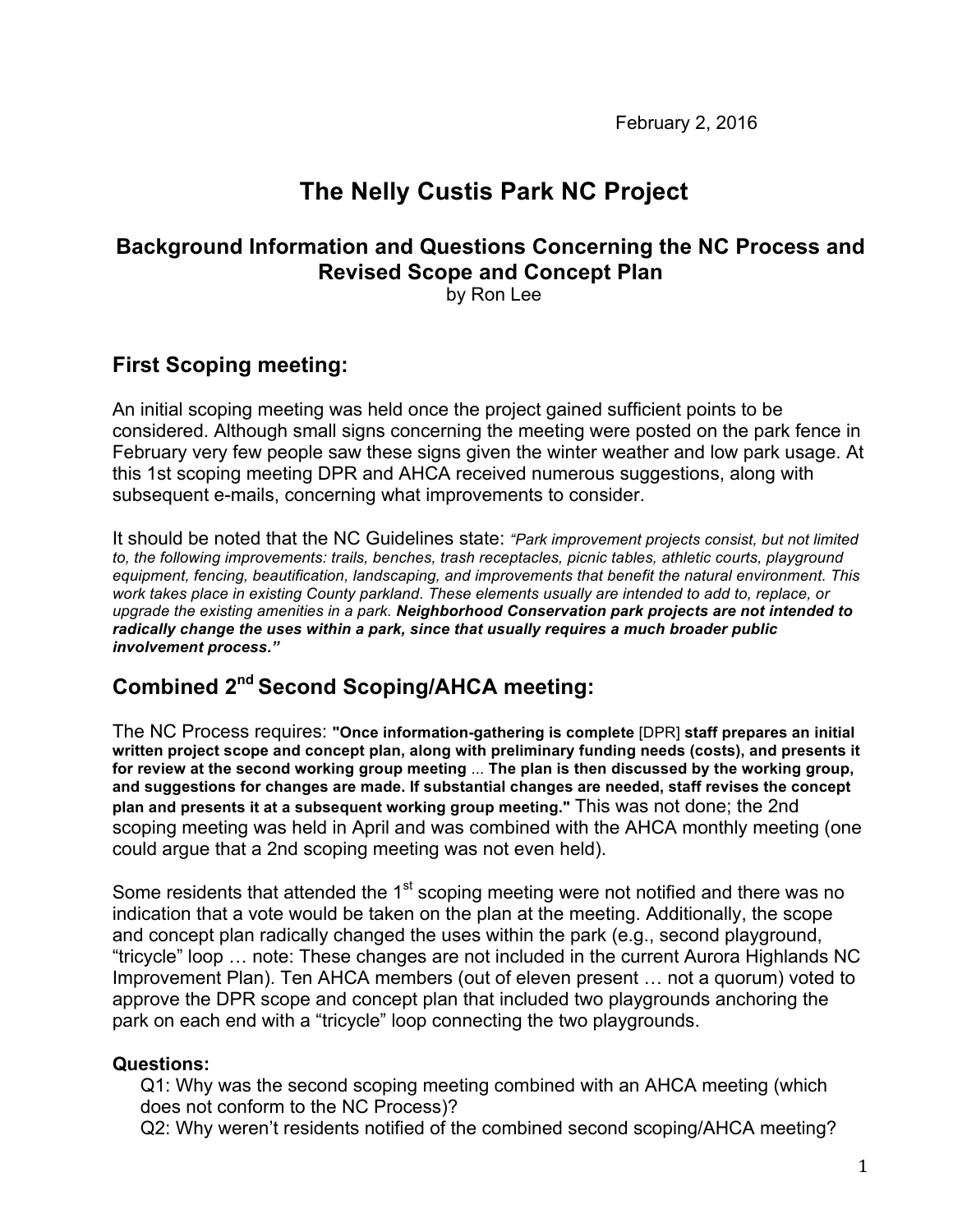Q3: Why wasn't a much broader public involvement process conducted since the scope and concept plan radically changed the uses within the park? Q4: Why was a vote allowed at the combined second scoping/AHCA meeting when a quorum was not present?

# **NCAC June meeting:**

After the combined 2<sup>nd</sup> scoping/AHCA meeting a resident asked the NC project lead and AHCA President multiple times to notify and share information concerning the vote for the project to the neighborhood but this information was not forthcoming; the information was ultimately posted by a resident on a list-serv two weeks prior to a scheduled NCAC vote, six weeks after the combined 2<sup>nd</sup> scoping/AHCA meeting (where the vote was taken without the necessary quorum). Other resident(s), including many members of the working group who were not notified of the  $2^{nd}$  scoping/AHCA meeting, noticed the post on list-serv indicating that NCAC would consider the plan at the June NCAC meeting.

At the June NCAC meeting several residents reported that they were never notified of the combined 2<sup>nd</sup> scoping/AHCA meeting and the NCAC voted to delay consideration of the project until additional community input could be obtained.

### **Questions:**

Q5: Why did the AHCA not inform the residents concerning the vote taken at the combined 2<sup>nd</sup> scoping/AHCA meeting?

 $Q6$ : Why was a  $2<sup>nd</sup>$  playground and tricycle loop included in the scope and concept plan when these additions are not included in the Aurora Highlands NC Plan?

# **Third Scoping meeting:**

DPR conducted an online survey in July and a 3rd scoping meeting was held on 9/16; a revised written scope and concept plan (as required by the NC Process) was not provided at the 3rd scoping meeting. The meeting was well attended and additional inputs from residents were obtained and the results of the on-line survey were discussed.

Concern was expressed on the addition of a second playground at the west end of the park and a "tricycle" loop connecting the two playgrounds (More than 95% of the residents participating in the survey "On-Forum" supported park improvements, but only ~40% supported a second playground located at the west end of the park, and only ~32% supported a tricycle loop connecting the two playgrounds).

Subsequent e-mails to DPR/AHCA questioned the need for a second playground since there are already playgrounds at Eads Park, Nelly Custis Park, Nina Park, and two playgrounds at Virginia Highlands Park. Additionally:

- 1. Nearby Fort Scott Park has two playgrounds and Long Bridge Park will soon have an elaborate playground for kids of all ages.
- 2. A second playground and "tricycle" loop would consume a significant amount of green space and completely change the nature of the park which has served the community well for more than 30 years.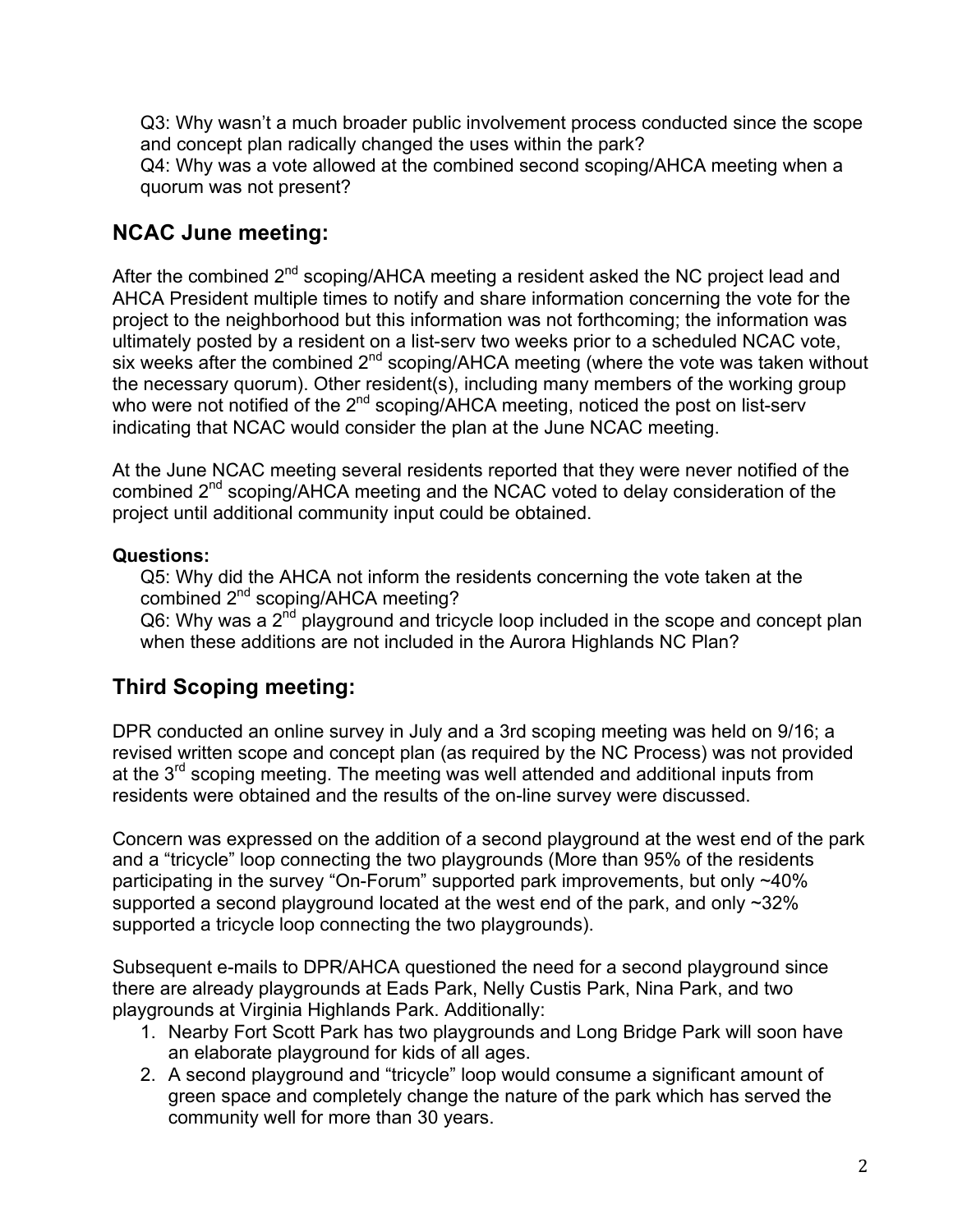#### **Questions:**

Q7: Why wasn't a revised written scope and concept plan provided at the  $3<sup>rd</sup>$  scoping meeting as required by the NC Process?

## **Fourth Scoping meeting and AHCA meeting:**

A fourth scoping meeting was held on 9/30 but again a revised written scope and concept plan was not available for review and discussion as required by the NC Process. This resulted in discussions and suggested changes being pushed into the 10/14 AHCA meeting where a vote was to be taken on the Nelly Custis Park NC Project.

A revised scope and concept plan was finally posted on the DPR website on 10/7 which eliminated the "tricycle" loop and moved the second playground to the east end of the park adjacent to the existing playground. Concerns (e.g. loss of green space) and suggested changes voiced at the 10/14 AHCA meeting were cut short by a motion to vote on the revised DRP scope and concept plan.

To further compound the process issue, non-AHCA members were allowed to vote at the meeting. The outcome of the vote (the revised plan was approved) would have been significantly different if residents were allowed to vote on alternatives and only eligible residents were allowed to vote.

#### **Questions:**

Q8: Why wasn't a revised written scope and concept plan provided at the  $4<sup>th</sup>$  scoping meeting as required by the NC Process?

Q9: Why were discussions and suggested changes pushed into the 10/7 AHCA meeting rather than being addressed at the  $4<sup>th</sup>$  scoping meeting?

Q10: Why were individuals attending the 10/7 AHCA that were not eligible to vote allowed to vote?

# **NCAC December funding meeting:**

In December NCAC voted to forward the revised DPR scope and concept plan, which included a second playground, to the County Board for approval and funding. At this meeting the NCAC Chair limited comments from community residents at the meeting; that precluded a challenge to the DPR and other's assertion that the NC Process was followed.

I believe that most of the NC Reps voted to forward the revised plan to the County Board with the understanding that: (1) Based on DPR's unchallenged comment that they followed the NC Process, (2) The revised plan has broad community consensus, and (3) The  $2^{nd}$ playground will be located adjacent to the existing playground at the east end of the park.

Without the ability to challenge statements residents were unable to reiterate the fact that the NC Process was not followed because DRP failed to provide a written scope and concept plan at both the  $3^{rd}$  and  $4^{th}$  scoping meetings, and only ~40% of residents responding to the DPR on-line "On-Forum" survey in July supported a second playground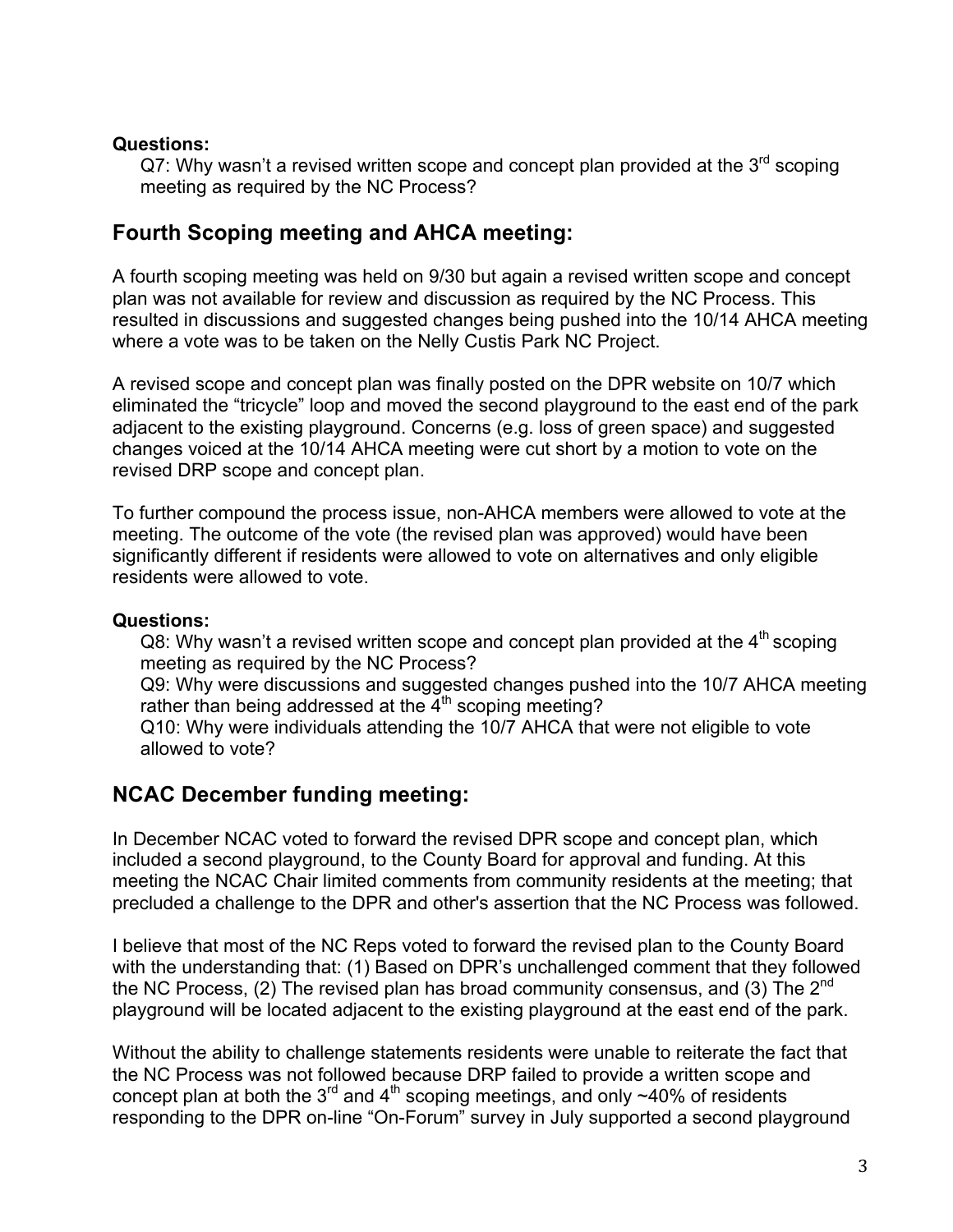but residents were not allowed to vote on a plan that did not include a second playground. Additionally, DPR failed to mention that they stated in the minutes of the 4<sup>th</sup> scoping meeting that: "Play equipment cannot be sited at this time. It is preferred by some members of the community to site the new equipment on the east side near the existing equipment. County staff cannot promise any particular location as it is dependent on what works the best at the time the design is completed and with survey and engineering information."

There were four park improvement projects considered at the December funding meeting. NCAC reps were required to vote on all four projects as a package; I believe that if the NCAC reps were allowed to vote on each project separately there would have been considerable opposition to the Nelly Custis NC Project that included an additional playground.

#### **Questions:**

Q11: Why did the NCAC Chair limited comments from community residents? Q12: Why does the revised scope and concept plan include a  $2<sup>nd</sup>$  playground when only 40% of community residents supported a 2nd playground in the DPR on-line "On Forum" survey conducted in July (>95% favored the other optional improvements listed in the plan)?

Q13: Why should the County Board approve a plan that includes an additional playground in Nelly Custis Park when:

- (1) There are already five playgrounds in Aurora Highlands (the most playgrounds of any community in Arlington County as noted by the Arlington County Civic Federation at http://www.civfed.org/newContent/2015- 11/Parks%20Facilities%20and%20Census%20Data.xlsx)
- (2) There are three additional playgrounds nearby (two in Fort Scott Park, and Long Bridge Park will soon have an elaborate playground for kids of all ages).
- (3) Sixteen areas in Arlington County do not have any playgrounds and twenty-one areas have a single playground.

Q14: Why wasn't a separate vote taken on the Nelly Custis Park NC Project (a separate vote was taken at the June NCAC meeting)?

### **Upcoming Design Phase:** The NC Process states:

#### **Initial Design Development Plan**

Once the field survey is complete, staff prepares an initial design development plan. This plan provides additional refinement of the concept plan, indicating specific materials. A revised cost estimate is also prepared to determine whether the project continues to be within its original funding range. Once these items are prepared, a neighborhood working group meeting is held to review the plan and suggest minor changes, if needed. Note that the project must continue to conform to the scope, concept plan, and funding amount that were approved during the scoping process.

#### **Refine Design Development Plan**

If substantial changes are needed, the design development plan and cost estimate are revised and discussed again at a subsequent neighborhood working group meeting.

#### **Civic Association Approval**

Once the design development plan is approved by the working group, the design is presented to the full Civic Association for a vote. It is expected that any changes that might be required at this time will be minor.

### **Questions:**